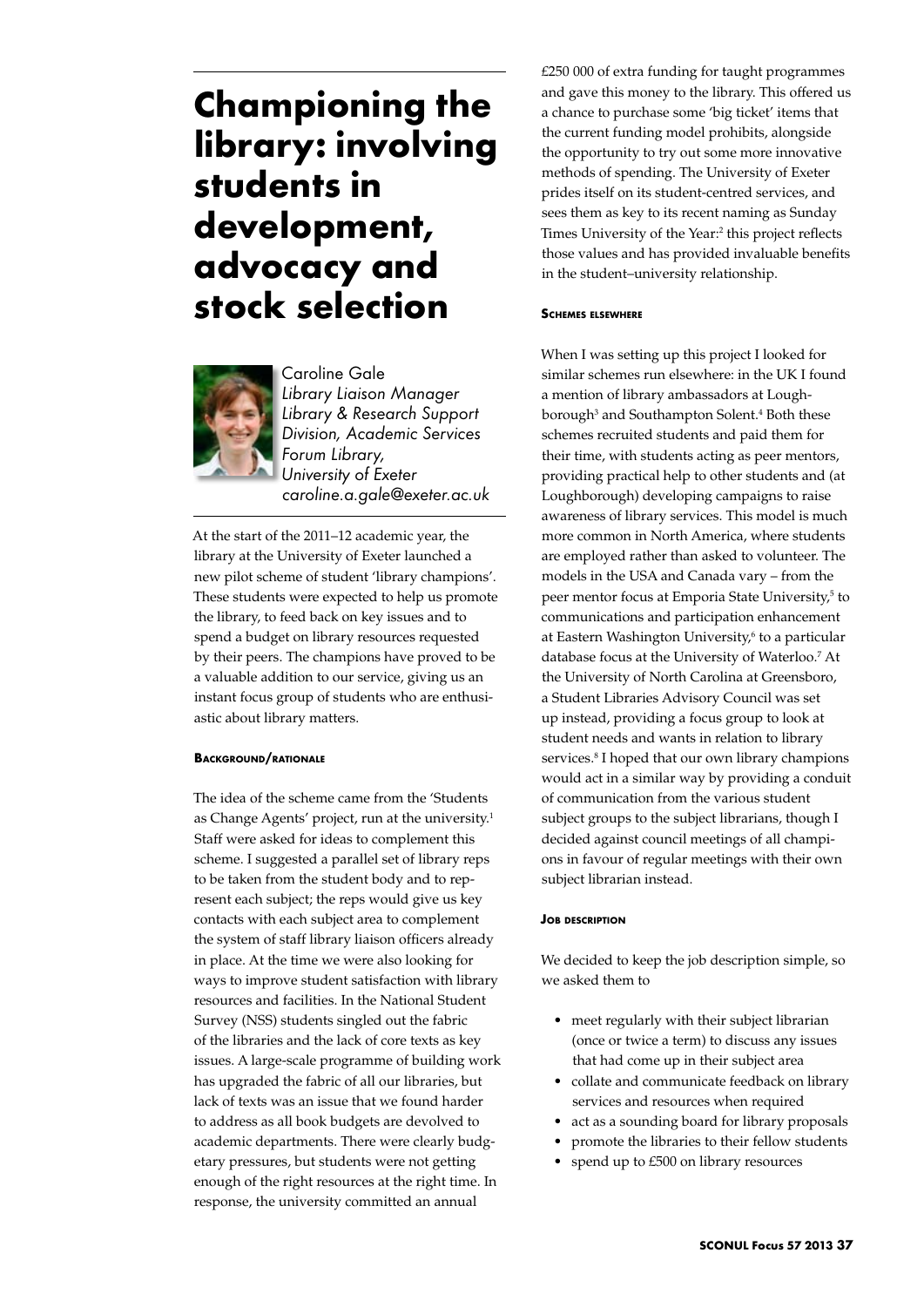They were encouraged to make as much of the role as they chose and we welcomed other ideas/projects they suggested.

In return, the students benefited from having the following:

- an opportunity to influence decisionmaking on library services
- skills development in advocacy, negotiation, budgeting and promotion
- • a fast method of ordering library materials
- a role to add to their curriculum vitae
- • a certificate acknowledging their input and references on request
- volunteer work that would help them complete the Exeter Award (a university achievement award, designed to increase employability)

We consulted the Students' Guild about the proposed scheme and they were very enthusiastic and keen to help with recruitment. It was agreed that library champion volunteers would be drawn from the ranks of the academic reps: students elected by their peers to sit on the college and department Staff Student Liaison Committees (SSLCs). As library issues are a standing item on the agendas, it was considered most appropriate that one of these students should serve as the library champion. I promoted the scheme to newly elected academic reps at their initial training day and focused the recruitment drive on final-year undergraduates and taught masters students who had completed their first degree here. My aim was to ensure that the champions had as much prior experience of library services as possible. We wanted to recruit a total of 22 champions at the Exeter campuses and seven at the Cornwall campus to represent the spread of subject areas on all sites. Many volunteers came forward: some subjects had job-share champions, whilst mini-elections were held in others. However, we were not able to recruit in all subjects, so our subject librarians took on the budget in these areas. Subject areas where it proved harder to recruit included engineering and drama, though we are not sure of the reasons for this.

### **A different kind of patron driven acquisition**

The most attractive element of the scheme to students was the chance to spend a small budget on library resources. Library staff have noticed a growing expectation that the library will carry



## Library Champion

### Want to comment on Library services? Want to suggest a book for the Library?

Contact your Library Champion: They can order books and represent your views



*Campaign poster*

all the books a student needs for their course. Initially this was the expectation of international students, who may have such a service in their home country's academic libraries, but since the £9000 annual tuition fees were announced, there has been much debate on campus over what a student should be expected to pay for on top of that. Again, some libraries in the USA and Canada have encountered this expectation<sup>9</sup> and put in place services to give the students what they want.<sup>10</sup> The £250 000 of central funding allowed us to try out some more innovative purchasing methods; these included a standing order for all required purchase textbooks with the university bookshop, a patron driven acquisition (PDA) trial and a general book request scheme called 'I Want One of These'.<sup>11</sup> We allocated a total of £20 000 to the library champions, giving a basic budget of £500 to individual champions; in addition, we provided extra funds to subjects where student feedback highlighted real concerns over availability of texts. Many universities, including Exeter last year, have experimented with PDA, often with e-books in particular. However, our students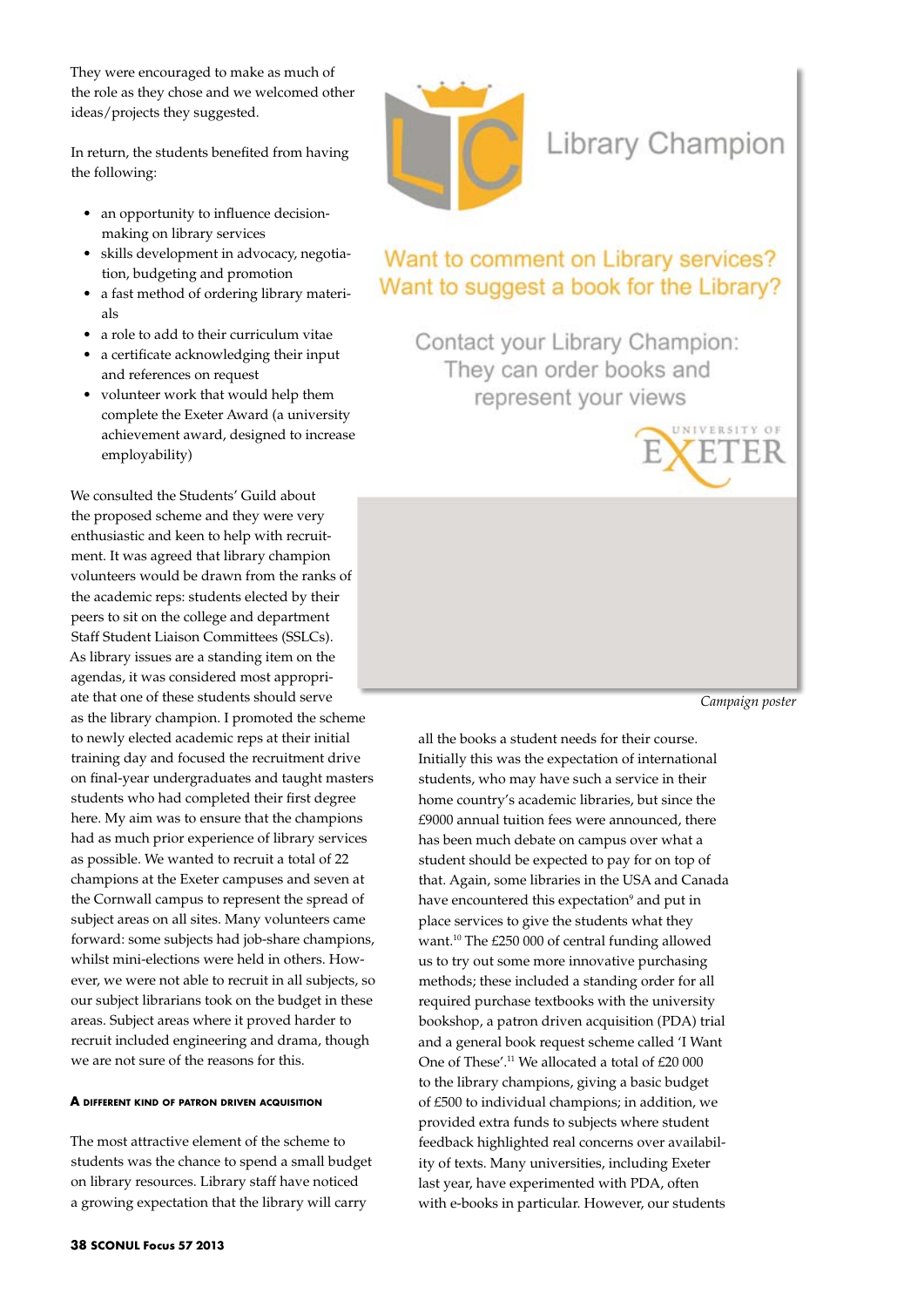told us via focus groups and questionnaires that they still valued print and we needed to make sure we were still buying enough in the right format for them. Rather than just relying on usage statistics and reading lists, we wanted to involve students in the identification of key texts, allowing them to act when there weren't enough copies or if a particular new book would be useful to add to stock. Librarians at the University of Florida have already established the need to have a 'patron-centric' approach to library acquisitions<sup>12</sup> rather than rely on traditional methods, though Walters argues that PDA affects the quality of the collection and therefore could harm the overarching educational mission of the university library (p. 17).13 However, Barnhart discovered that allowing students a budget and involving them in book selection (in her case as part of a course on bibliography) generated more satisfied users and in itself acted as a positive way of marketing the library.14 We had the same results with the Library Champions Project: we received lots of positive feedback both from students and from the Students' Guild, leading to the perception of the library improving vastly over the year (as evinced by a huge leap in NSS results this year).

Champions took different approaches to the budget: some canvassed their peers widely via questionnaires, whilst others stood up in lectures to promote themselves and their role; others took a more statistical approach and requested lists of highly used texts, ordering extra copies based on those figures. In all cases, we asked the champions to sign off all orders with their subject chairs (chairs of the SSLCs) in order to ensure expenditure was monitored.

### **Did it work?**

Subject librarians found it a valuable scheme to be involved with: the champions were very engaged and quickly acquired a good grasp of the collection. The librarians also found that they developed a wider network with a particular group of students, which then made it easier to discuss other subjects. In some subject areas, the champions struggled when their peers were not so forthcoming with ideas and feedback, but the relationship with the subject librarian was valued and it raised awareness of information skills needs amongst the students and how the subject librarians could best address these needs. In some of the subjects without volunteers, the subject librarians asked for student suggestions for purchases, with mixed success. In the end, the subject librarians used their discretion to spend if no suggestions were received.

As expected, we found that experience helped: one subject librarian worked with undergraduate champions at different stages of their university course: the final-year students were most well versed in university life and this helped them to fulfil their roles to a higher standard.

We used the group of champions as a sounding board for new ideas: they provided a valuable focus group that we could call on when contemplating new developments or wanting detailed feedback on a specific part of the service. Their responses were timely and well thought-out: some gave personal feedback and others made the time to canvass other students as well.

When asked at the end of the year, many of the champions reported that they felt empowered by the scheme: they felt valued by the university and able to act. They also said that they felt it was a very democratic way of using the money as it was their belief that students are the only ones who can really gauge what is needed in terms of library materials. Some cited community thinking as a benefit: knowing they were involved in the community of their subject and helping their fellow students. As we had hoped, others stated that the scheme had had a positive impact on their transferable skills:

*The scheme has definitely challenged me and pushed me out of my comfort zone, but in a positive and constructive way. It has helped me to undertake tasks I would never have done before – speaking in front of lecture halls full of students, thinking of the best advertising methods for the scheme, representing students in meetings amongst my lecturers – all daunting tasks which have made me more confident in my own abilities.15*

Although we had created a simplified order form, feedback from the champions suggested that some found the process of ordering quite time-consuming and occasionally frustrating, for example, when it was clear that fellow students were requesting books that we already had plenty of. This led to suggestions from the champions for more skills training for fellow students, which in turn has helped our subject librarians to run extra information skills sessions where needed. Overall, the benefits outweighed the frustrations and several champions suggested an increase in the budget for future years to allow them to do more.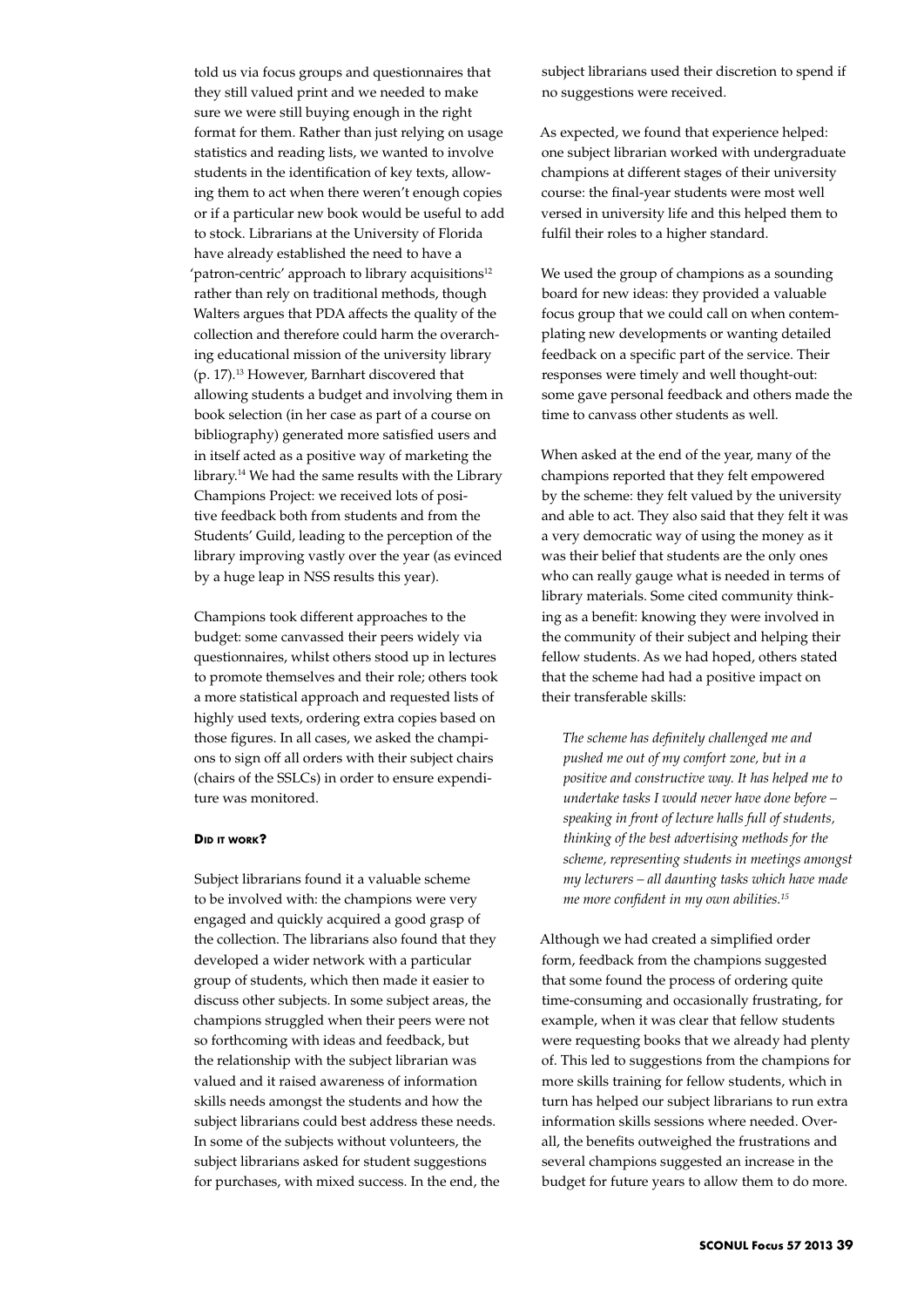### **What's next?**

The scheme has been so popular with academics and students that it has continued this year. Following student feedback, we have doubled the budget available to each champion to £1000 and we have again allocated extra money to priority subjects. We have also redeveloped our support materials, including providing a poster with a recognisable logo that can be customised for all champions to use to promote their role. The order form for library materials has been further simplified and champions are encouraged to use their online learning environment to collate purchase suggestions from other students. We have set up a closed mailing list in response to a suggestion that we provide some means for all the champions to consult with each other: this way they can share ideas/approaches, but we can also easily consult them simultaneously and start dialogue over library issues. With the growth of social media, it is likely that this group will migrate to Facebook in future, and the recent development of our library Facebook page will facilitate this. The Students' Guild has developed the champions idea one step further and now encourages all subject chairs to sign up to a subject specialism: the idea is that these students will be involved in a wide variety of activities, from sitting on project boards to peer mentoring, focused around employability (for example), or assessment and feedback. There is a library specialism, which will give us another enthusiastic group of students to draw on and will complement the activities of the champions.

Overall the scheme has really enhanced not only the library's public relations but also students' skills, while also ensuring that students have more of the materials they want on the shelves. We are looking forward to this year's activities and to exploring how we can develop the scheme further.

#### **Acknowledgements**

Many thanks to the team of subject librarians for their help and enthusiasm in working on this project. Thanks also must go to all the scheme's advocates: library staff, academics, support staff, the library champions and the Students' Guild. References <A>

### **References**

1 http://blogs.exeter.ac.uk/studentprojects/

- 2 A. McCall, 'Consumers in driving seat', *Sunday Times university guide*, 30 September 2012, pp. 2–3
- 3 E. Gadd, Peer to peer library support for students – Loughborough University Teaching Innovation Awards 2010 – Final report, Loughborough: University of Loughborough, 2010: http://www.lboro.ac.uk/media/wwwlboroacuk/content/library/downloads/projects/ Library%20Ambassador.pdf
- 4 G. Barber, 'S.O.S. Supporting Other Students: the role of student library ambassadors at Southampton Solent University', SCONUL *Focus*, 45 (2009), pp. 15-19
- 5 C. Akers, 'ESULA: changing perceptions of the academic library through student activism', *Reference services review*, 39:1 (2011), pp. 123–31
- 6 J.L. Miller, 'The Library Student Liaison Program at Eastern Washington University: a model for student engagement', *College & undergraduate libraries*, 18:1 (2011), pp. 1–15
- 7 N. Collins and L.M. Bredah, 'Teaming up without selling out: the Scopus Student Ambassador Program at the University of Waterloo', *Partnership: the Canadian journal of library & information practice & research*, 6:1 (2011), special section pp. 1–8
- 8 K.M. Crowe, 'Student affairs connection: promoting the library through co-curricular activities', *Collaborative librarianship*, 2:3 (2010), pp. 154–58
- 9 B. Imler, 'Troublesome textbooks', *American libraries*, 40:11 (2009), p. 35
- 10 A. Chang & J. Garrison, 'Textbook lending service', *College & research libraries news*, 72:9 (2011), pp. 527–30
- 11 http://as.exeter.ac.uk/library/news/enhancinglibrarycollections/iwantoneofthese/
- 12 S. Carrico & M. Leonard, 'Patron-driven acquisitions and collection building initiatives at UF', *Florida libraries*, 54:1 (2011), pp. 14–17
- 13 W.H. Walters, 'Patron-driven acquisition and the educational mission of the academic library', *Library resources & technical services*, 56:3 (2012), pp. 199–213